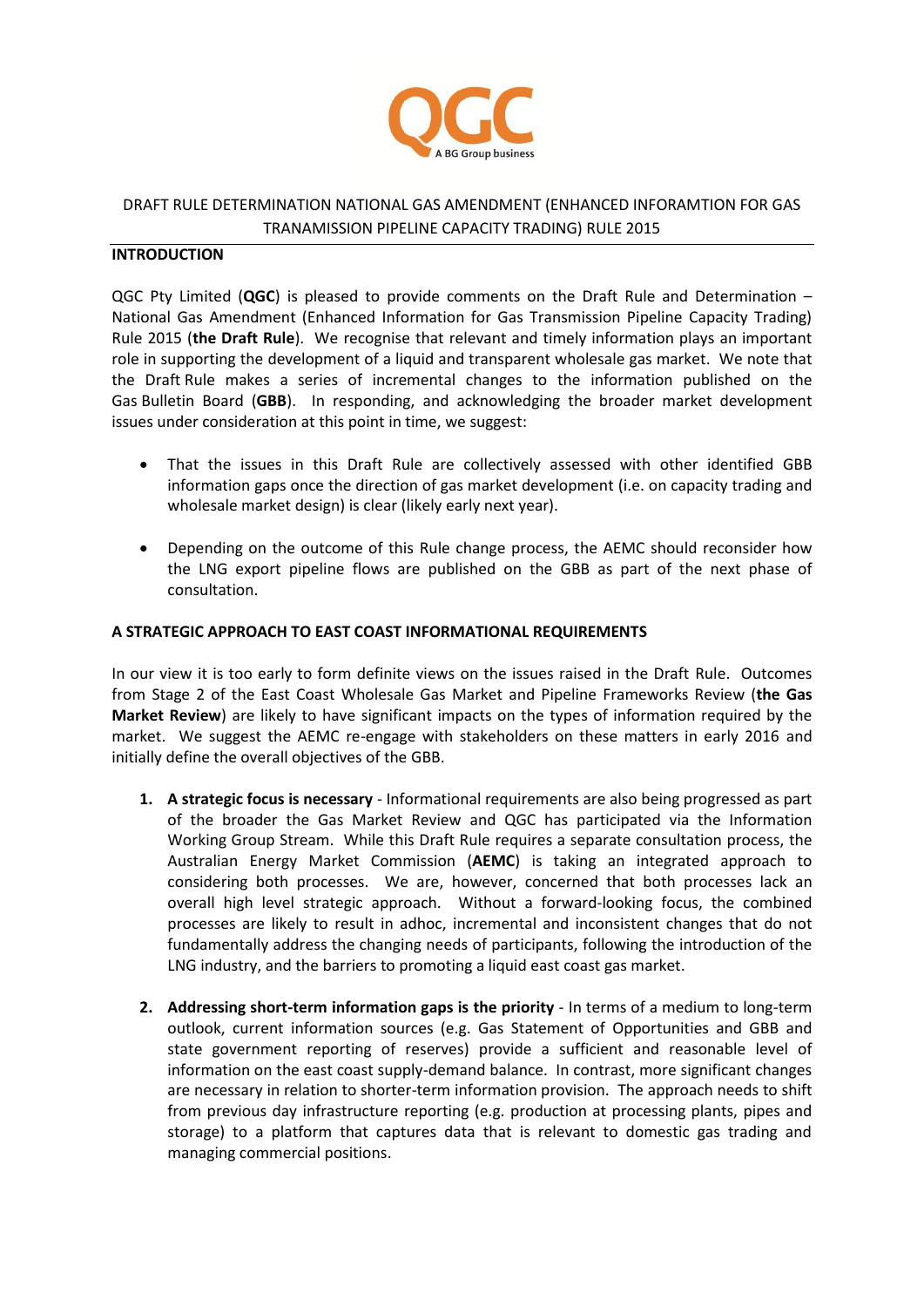**3. Alternative approaches may provide more relevant information** - For example more frequent (real-time) reporting of entry and exit gas from the LNG systems would more appropriately inform the market of immediate supply-demand changes and enable participants to respond accordingly. Similar models are core elements of mature gas markets in Europe and the UK. QGC has developed a "real-time delivery and receipt point" model that captures these features within our system and this approach could be applied more broadly on the east coast.

The Draft Rule "cuts across" these issues, but without an overarching, co-ordinated and consistent approach. Furthermore, changes put forward now could limit the ability to implement more fundamental changes in the future. In our view, there is significant benefit in deferring these issues, for a short period, until the overall policy direction for the east coast gas market is clearer.

## **DRAFT RULE AND DETERMINATION**

Notwithstanding the general views expressed above, QGC provides the following comments on specific aspects of the Draft Rule and Determination:

**1. Pipeline capacity information** – the Draft Rule would require pipeline operators to provide a one year (12 month) outlook of uncontracted primary capacity. While this information might provide some marginal benefits, it is unlikely to materially increase the level of pipeline capacity trading. As such, we are unsure why this proposal would be developed and introduced ahead of understanding the COAG Energy Council's position on capacity trading.

Furthermore, the focus of reform should be on delivering change that directly supports increased trade in pipeline capacity (to the extent that it underpins gas trading) across the east coast. In our view, information is not the fundamental barrier to increasing the level of capacity trading (primary or secondary). As mentioned in early submissions, priority should be given to identifying and addressing issues with the underlying regulatory and market frameworks. In our view, these are the pricing structures for pipeline services and the lack of incentives for the shippers to release unutilised capacity.

**2. Information disclosure and confidentiality –** QGC does not have any fundamental issues with the proposal to publish aggregated receipt flows. Rather it raises a matter of consistency regarding the treatment of other shipper's information on the GBB.

In fact, QGC supports improved transparency and considers that, under the existing GBB structure, all main gas users, pipelines and storage that are currently not reporting should be included. However, the form of reporting should not commercially disadvantage one party over another. The provision of information should be on a level playing field and not unfairly expose any market participants' commercial position.

This is consistent with AEMC's view expressed in the Draft Determination that states that "if this information was to be made public it would represent a significantly higher level of information disclosure than is currently required and for example would reveal the gas consumption of large gas users".

With the declaration of the Curtis Island Demand Zone, LNG export pipelines have commenced reporting individual flows on the GBB. While this assists the market in understanding changes in supply and demand, it gives rise to shippers facing similar issues